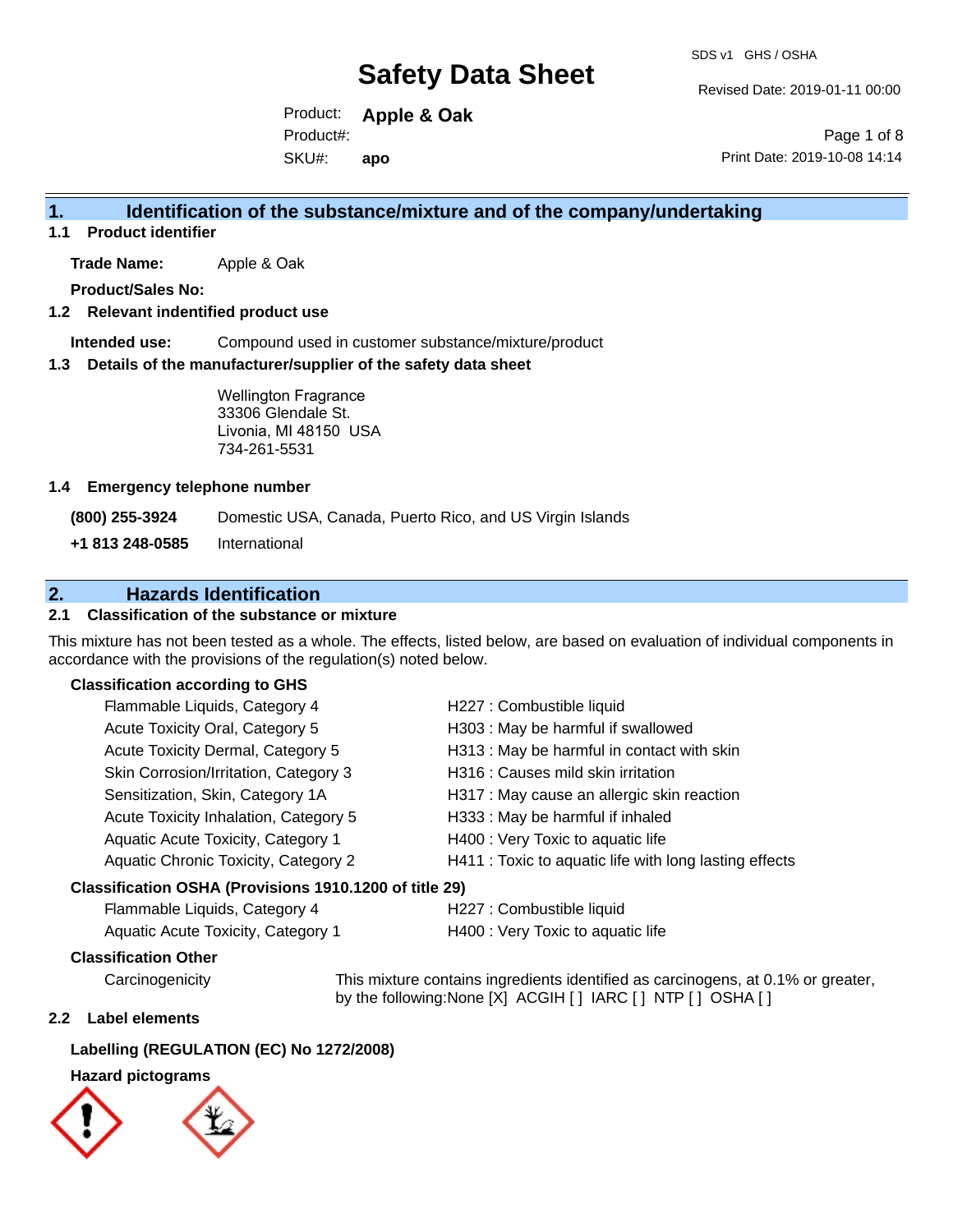Revised Date: 2019-01-11 00:00

Product: **Apple & Oak** SKU#: Product#: **apo**

Page 2 of 8 Print Date: 2019-10-08 14:14

| <b>Signal Word: Warning</b>     |                                                                                                                                       |
|---------------------------------|---------------------------------------------------------------------------------------------------------------------------------------|
| <b>Hazard statments</b>         |                                                                                                                                       |
| H <sub>22</sub> 7               | Combustible liquid                                                                                                                    |
| H303                            | May be harmful if swallowed                                                                                                           |
| H313                            | May be harmful in contact with skin                                                                                                   |
| H <sub>316</sub>                | Causes mild skin irritation                                                                                                           |
| H317                            | May cause an allergic skin reaction                                                                                                   |
| H <sub>333</sub>                | May be harmful if inhaled                                                                                                             |
| H400                            | Very Toxic to aquatic life                                                                                                            |
| H411                            | Toxic to aquatic life with long lasting effects                                                                                       |
| <b>Precautionary Statements</b> |                                                                                                                                       |
| <b>Prevention:</b>              |                                                                                                                                       |
| P <sub>235</sub>                | Keep cool                                                                                                                             |
| P272                            | Contaminated work clothing should not be allowed out of the workplace                                                                 |
| P273                            | Avoid release to the environment                                                                                                      |
| <b>Response:</b>                |                                                                                                                                       |
| P302 + P352                     | IF ON SKIN: Wash with soap and water                                                                                                  |
| P304 + P312                     | IF INHALED: Call a POISON CENTER or doctor/physician if you feel unwell                                                               |
| P312                            | Call a POISON CENTER or doctor/physician if you feel unwell                                                                           |
| P333 + P313                     | If skin irritation or a rash occurs: Get medical advice/attention                                                                     |
| P363                            | Wash contaminated clothing before reuse                                                                                               |
| P370 + P378                     | In case of fire: Use Carbon dioxide (CO2), Dry chemical, or Foam for extinction. Do not use<br>a direct water jet on burning material |
| P391                            | <b>Collect Spillage</b>                                                                                                               |
| Othor Hazarde                   |                                                                                                                                       |

**2.3 Other Hazards**

#### **no data available**

### **3. Composition/Information on Ingredients**

#### **3.1 Mixtures**

This product is a complex mixture of ingredients, which contains among others the following substance(s), presenting a health or environmental hazard within the meaning of the UN Globally Harmonized System of Classification and Labeling of Chemicals (GHS):

| CAS#<br>Ingredient          | EC#                            | Conc.<br>Range | <b>GHS Classification</b>    |
|-----------------------------|--------------------------------|----------------|------------------------------|
| 120-51-4                    | 204-402-9                      | $30 - 40 \%$   | H302; H313; H400; H411       |
| Benzyl Benzoate             |                                |                |                              |
| $88 - 41 - 5$               | 201-828-7                      | $10 - 20 %$    | H227; H303; H316; H401; H411 |
| 2-t-Butylcyclohexyl acetate |                                |                |                              |
| 121-32-4                    | 204-464-7                      | $2 - 5%$       | H303; H320; H402             |
|                             | 3-Ethoxy-4-hydroxybenzaldehyde |                |                              |
| 101-86-0                    | 202-983-3                      | $2 - 5%$       | H303; H316; H317; H400; H411 |
|                             | Hexyl cinnamaldehyde           |                |                              |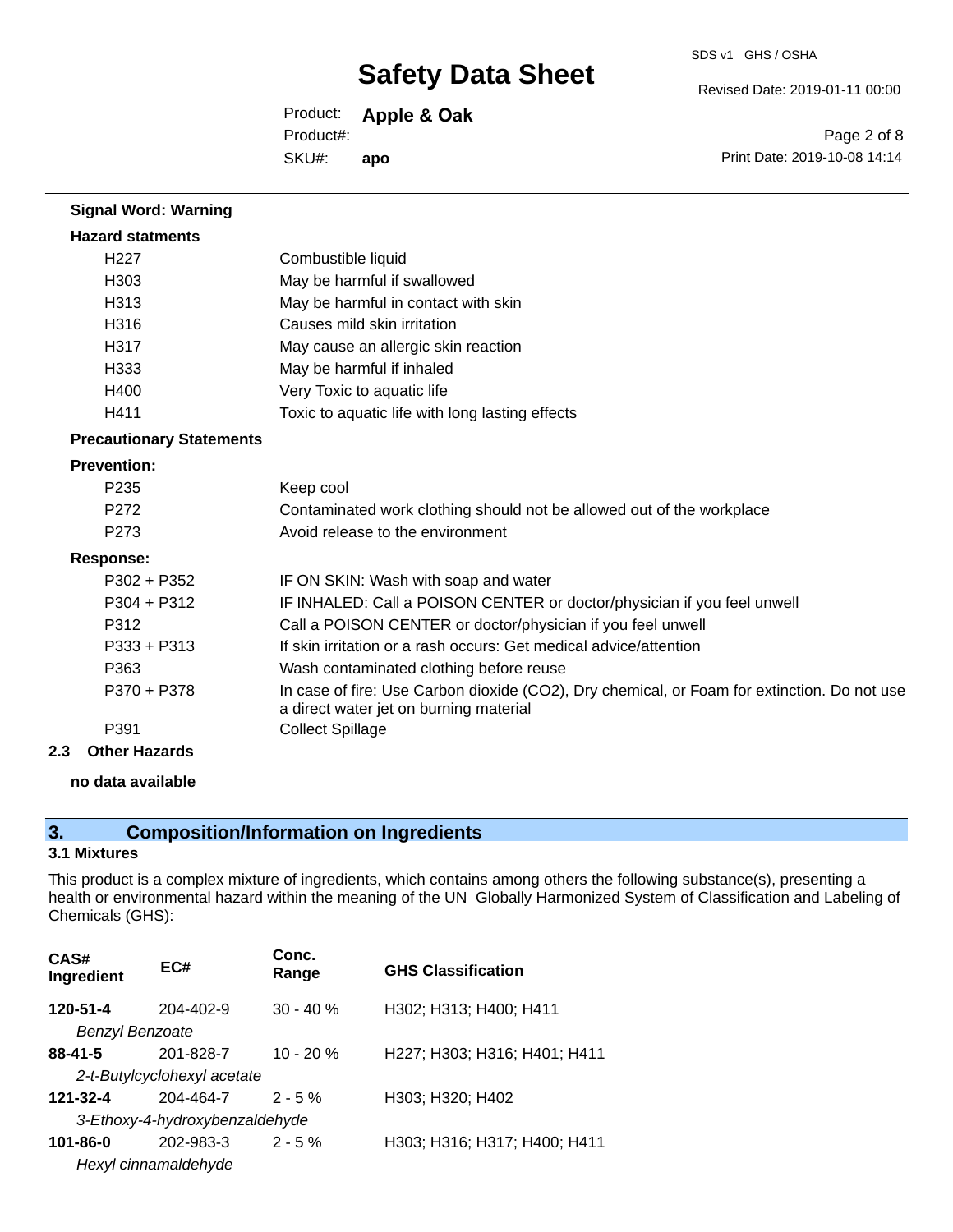SDS v1 GHS / OSHA

Revised Date: 2019-01-11 00:00

Page 3 of 8

Product: **Apple & Oak**

Product#:

**CAS#**

|                           |                                    | SKU#:          | apo                       | Print Date: 2019-10-08 14:14 |
|---------------------------|------------------------------------|----------------|---------------------------|------------------------------|
| <b>CAS#</b><br>Ingredient | EC#                                | Conc.<br>Range | <b>GHS Classification</b> |                              |
| 141-97-9                  | 205-516-1                          | $2 - 5 \%$     | H <sub>227</sub>          |                              |
|                           | Ethyl acetoacetate                 |                |                           |                              |
| 151-05-3                  | 205-781-3                          | $2 - 5 \%$     | H303; H402                |                              |
|                           | 1,1-Dimethyl-2-phenylethyl acetate |                |                           |                              |
| 142-92-7                  | 205-572-7                          | $2 - 5 \%$     | H226; H316; H401; H411    |                              |

| 151-05-3                           | $205 - 781 - 3$ 2 - 5 %         |                                                   | H303; H402                                     |
|------------------------------------|---------------------------------|---------------------------------------------------|------------------------------------------------|
| 1,1-Dimethyl-2-phenylethyl acetate |                                 |                                                   |                                                |
| 142-92-7                           | $205-572-7$ 2 - 5 %             |                                                   | H226; H316; H401; H411                         |
| Hexyl acetate                      |                                 |                                                   |                                                |
|                                    | 10094-34-5 233-221-8 1 - 2 %    |                                                   | H401; H411                                     |
|                                    | a, a-Dimethylphenethyl butyrate |                                                   |                                                |
| 103-60-6                           | 203-127-1                       | $1 - 2 \%$                                        | H316                                           |
|                                    | 2-Phenoxyethyl isobutyrate      |                                                   |                                                |
| 6413-10-1                          | 229-114-0                       | $1 - 2%$                                          | H227; H316                                     |
|                                    |                                 | Ethyl 2-methyl-1,3-dioxolane-2-acetate (Fructone) |                                                |
|                                    | <b>706-14-9</b> 211-892-8       | $1 - 2%$                                          | H316                                           |
|                                    | gamma-Decalactone               |                                                   |                                                |
|                                    | <b>4940-11-8</b> 225-582-5      | $1 - 2%$                                          | H302; H401                                     |
| <b>Ethyl Maltol</b>                |                                 |                                                   |                                                |
| 105-95-3                           | 203-347-8                       | $1 - 2 \%$                                        | H401                                           |
|                                    | Ethylene brassylate             |                                                   |                                                |
| 77-83-8                            | $201 - 061 - 8$ 1 - 2 %         |                                                   | H317; H401; H411                               |
|                                    | Ethyl Methylphenylglycidate     |                                                   |                                                |
| 123-68-2                           | 204-642-4                       | $1 - 2%$                                          | H227; H301; H311; H331; H400; H412             |
| Allyl hexanoate                    |                                 |                                                   |                                                |
|                                    |                                 | $31906 - 04 - 4$ 250-863-4 0.1 - 1.0 %            | H317; H402                                     |
|                                    |                                 | Hydroxyisohexyl 3-cyclohexene carboxaldehyde      |                                                |
|                                    | <b>2705-87-5</b> 220-292-5      |                                                   | 0.1 - 1.0 % H302; H312; H317; H332; H400; H410 |
|                                    | Allyl cyclohexylpropionate      |                                                   |                                                |
|                                    | <b>104-55-2</b> 203-213-9       | $0.1 - 1.0 \%$                                    | H303; H312; H315; H317; H319; H401             |
| Cinnamal                           |                                 |                                                   |                                                |

See Section 16 for full text of GHS classification codes

See Section 16 for full text of GHS classification codes which where not shown in section 2 Total Hydrocarbon Content (%  $w/w$ ) = 0.01

#### **4. First Aid Measures**

#### **4.1 Description of first aid measures**

| Inhalation:           | Remove from exposure site to fresh air and keep at rest.<br>Obtain medical advice.                            |
|-----------------------|---------------------------------------------------------------------------------------------------------------|
| Eye Exposure:         | Flush immediately with water for at least 15 minutes.<br>Contact physician if symptoms persist.               |
| <b>Skin Exposure:</b> | Remove contaminated clothes. Wash thoroughly with water (and soap).<br>Contact physician if symptoms persist. |
| Ingestion:            | Rinse mouth with water and obtain medical advice.                                                             |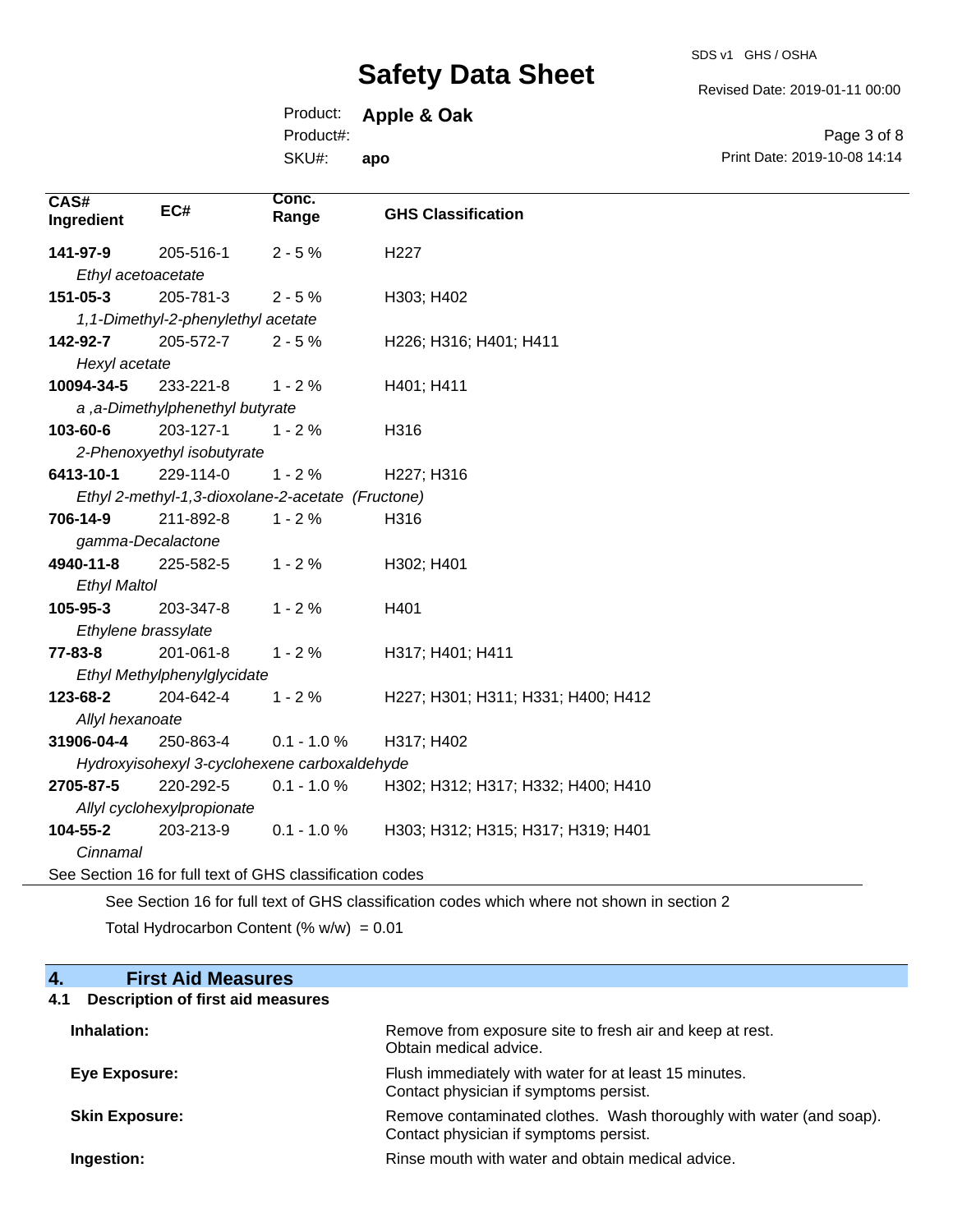SDS v1 GHS / OSHA

Revised Date: 2019-01-11 00:00

Product: **Apple & Oak** SKU#: Product#: **apo**

Page 4 of 8 Print Date: 2019-10-08 14:14

## **4.2 Most important symptoms and effects, both acute and delayed Symptoms:** no data available **Risks:** Risks: Refer to Section 2.2 "Hazard Statements" **4.3 Indication of any immediate medical attention and special treatment needed Treatment:** Treatment: Treatment: Refer to Section 2.2 "Response" **5. Fire-Fighting measures 5.1 Extinguishing media** Suitable: Carbon dioxide (CO2), Dry chemical, Foam **Unsuitable** Do not use a direct water jet on burning material **5.2 Special hazards arising from the substance or mixture During fire fighting:** Water may be ineffective **5.3 Advice for firefighters Further information:** Standard procedure for chemical fires **6. Accidental Release Measures**

#### **6.1 Personal precautions, protective equipment and emergency procedures**

Avoid inhalation and contact with skin and eyes. A self-contained breathing apparatus is recommended in case of a major spill.

#### **6.2 Environmental precautions**

Keep away from drains, soil, and surface and groundwater.

#### **6.3 Methods and materials for containment and cleaning up**

Clean up spillage promptly. Remove ignition sources. Provide adequate ventilation. Avoid excessive inhalation of vapors. Gross spillages should be contained by use of sand or inert powder and disposed of according to the local regulations.

#### **6.4 Reference to other sections**

Not Applicable

#### **7. Handling and Storage**

#### **7.1 Precautions for safe handling**

Apply according to good manufacturing and industrial hygiene practices with proper ventilation. Do not drink, eat or smoke while handling. Respect good personal hygiene.

#### **7.2 Conditions for safe storage, including any incompatibilities**

Store in a cool, dry and ventilated area away from heat sources and protected from light in tightly closed original container. Avoid uncoated metal container. Keep air contact to a minimum.

#### **7.3 Specific end uses**

No information available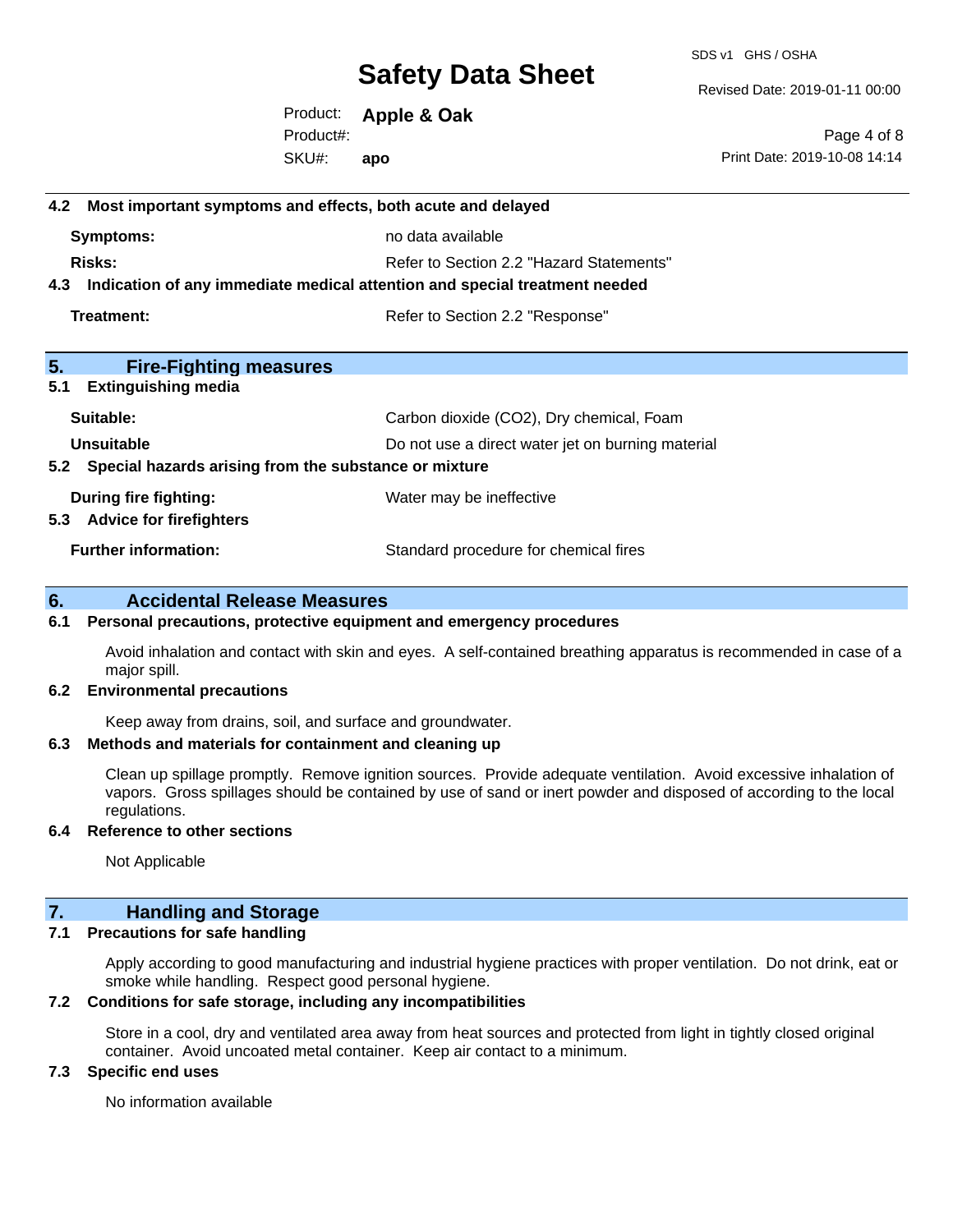SDS v1 GHS / OSHA

Revised Date: 2019-01-11 00:00

Product: **Apple & Oak** SKU#: Product#: **apo**

Page 5 of 8 Print Date: 2019-10-08 14:14

| 8.                                                    | <b>Exposure Controls/Personal Protection</b>                                                                                             |  |
|-------------------------------------------------------|------------------------------------------------------------------------------------------------------------------------------------------|--|
| 8.1 Control parameters                                |                                                                                                                                          |  |
| <b>Exposure Limits:</b>                               | Contains no substances with occupational exposure limit values.                                                                          |  |
| <b>Engineering Controls:</b>                          | Use local exhaust as needed.                                                                                                             |  |
| 8.2 Exposure controls - Personal protective equipment |                                                                                                                                          |  |
| Eye protection:                                       | Tightly sealed goggles, face shield, or safety glasses with brow guards and side shields, etc.<br>as may be appropriate for the exposure |  |
| <b>Respiratory protection:</b>                        | Avoid excessive inhalation of concentrated vapors. Apply local ventilation where appropriate.                                            |  |
| <b>Skin protection:</b>                               | Avoid Skin contact. Use chemically resistant gloves as needed.                                                                           |  |

### **9. Physical and Chemical Properties**

#### **9.1 Information on basic physical and chemical properties**

| Appearance:                  | Liquid                            |
|------------------------------|-----------------------------------|
| Odor:                        | Conforms to Standard              |
| Color:                       | Yellow Tint (G0/1) to Yellow (G4) |
| <b>Viscosity:</b>            | Liquid                            |
| <b>Freezing Point:</b>       | Not determined                    |
| <b>Boiling Point:</b>        | Not determined                    |
| <b>Melting Point:</b>        | Not determined                    |
| <b>Flashpoint (CCCFP):</b>   | 186 F (85.56 C)                   |
| <b>Auto flammability:</b>    | Not determined                    |
| <b>Explosive Properties:</b> | None Expected                     |
| <b>Oxidizing properties:</b> | None Expected                     |
| Vapor Pressure (mmHg@20 C):  | 0.5000                            |
| %VOC:                        | 0.50                              |
| Specific Gravity @ 25 C:     | 1.0230                            |
| Density $@25C$ :             | 1.0200                            |
| Refractive Index @ 20 C:     | 1.5070                            |
| Soluble in:                  | Oil                               |

## **10. Stability and Reactivity**

| 10.1 Reactivity                         | None                                               |
|-----------------------------------------|----------------------------------------------------|
| <b>10.2 Chemical stability</b>          | Stable                                             |
| 10.3 Possibility of hazardous reactions | None known                                         |
| <b>10.4 Conditions to avoid</b>         | None known                                         |
| 10.5 Incompatible materials             | Strong oxidizing agents, strong acids, and alkalis |
| 10.6 Hazardous decomposition products   | None known                                         |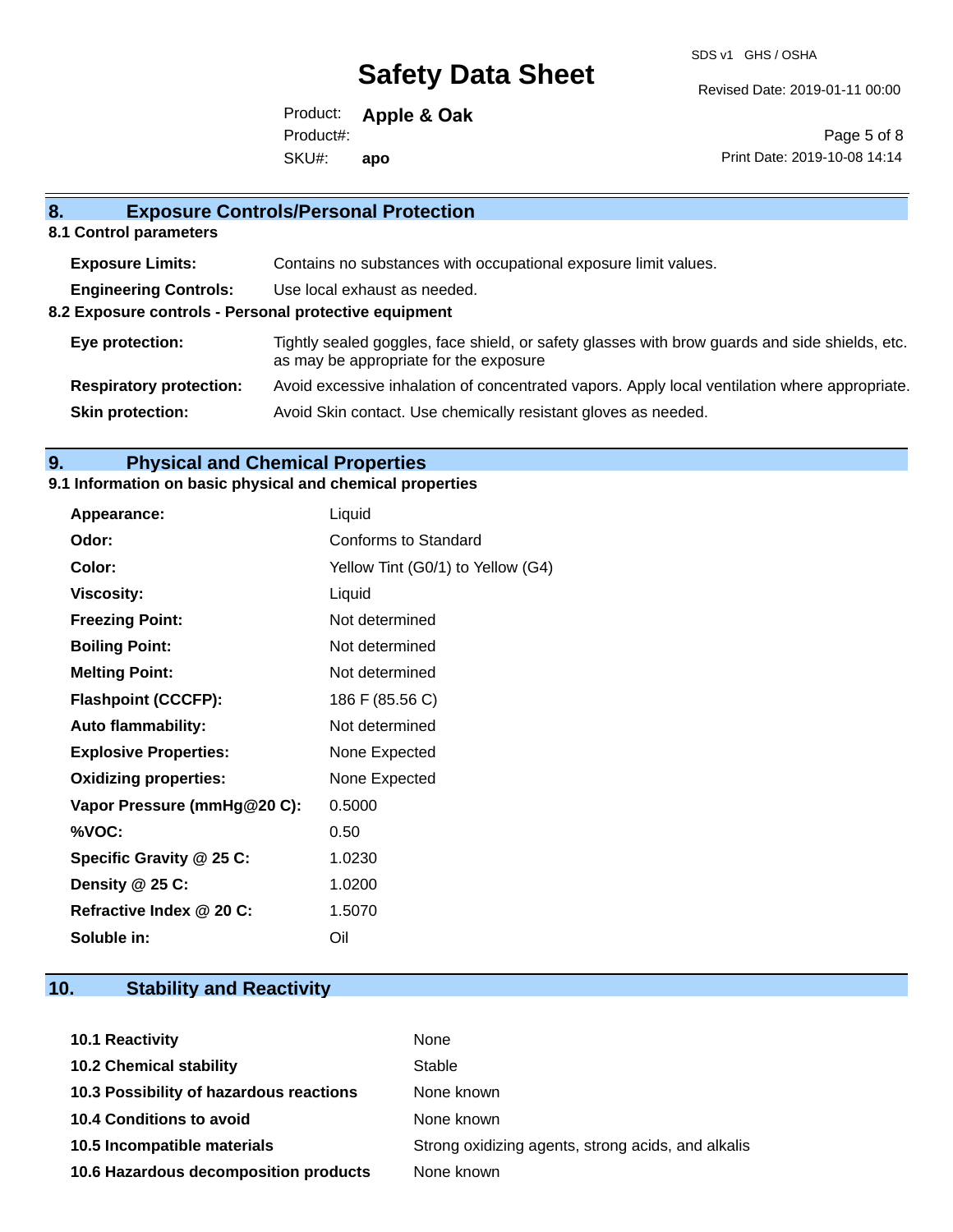Revised Date: 2019-01-11 00:00

Product: **Apple & Oak** SKU#: Product#: **apo**

Page 6 of 8 Print Date: 2019-10-08 14:14

#### **11. Toxicological Information**

#### **11.1 Toxicological Effects**

Acute Toxicity Estimates (ATEs) based on the individual Ingredient Toxicity Data utilizing the "Additivity Formula"

| Acute toxicity - Oral - (Rat) mg/kg                | (LD50: 2188.0902) May be harmful if swallowed            |
|----------------------------------------------------|----------------------------------------------------------|
| Acute toxicity - Dermal - (Rabbit) mg/kg           | (LD50: 3425.2517) May be harmful in contact with skin    |
| Acute toxicity - Inhalation - (Rat) mg/L/4hr       | (LD50: 39.4401) May be harmful if inhaled                |
| <b>Skin corrosion / irritation</b>                 | May be harmful if inhaled                                |
| Serious eye damage / irritation                    | Not classified - the classification criteria are not met |
| <b>Respiratory sensitization</b>                   | Not classified - the classification criteria are not met |
| <b>Skin sensitization</b>                          | May cause an allergic skin reaction                      |
| <b>Germ cell mutagenicity</b>                      | Not classified - the classification criteria are not met |
| Carcinogenicity                                    | Not classified - the classification criteria are not met |
| <b>Reproductive toxicity</b>                       | Not classified - the classification criteria are not met |
| Specific target organ toxicity - single exposure   | Not classified - the classification criteria are not met |
| Specific target organ toxicity - repeated exposure | Not classified - the classification criteria are not met |
| <b>Aspiration hazard</b>                           | Not classified - the classification criteria are not met |

#### **12. Ecological Information 12.1 Toxicity**

| <b>Acute acquatic toxicity</b>     | Very Toxic to aquatic life                      |
|------------------------------------|-------------------------------------------------|
| <b>Chronic acquatic toxicity</b>   | Toxic to aquatic life with long lasting effects |
| <b>Toxicity Data on soil</b>       | no data available                               |
| <b>Toxicity on other organisms</b> | no data available                               |
|                                    |                                                 |
| 12.2 Persistence and degradability | no data available                               |
| 12.3 Bioaccumulative potential     | no data available                               |
| 12.4 Mobility in soil              | no data available                               |
| 12.5 Other adverse effects         | no data available                               |
|                                    |                                                 |

#### **13. Disposal Conditions**

#### **13.1 Waste treatment methods**

Do not allow product to reach sewage systems. Dispose of in accordance with all local and national regulations. Send to a licensed waste management company.The product should not be allowed to enter drains, water courses or the soil. Do not contaminate ponds, waterways or ditches with chemical or used container.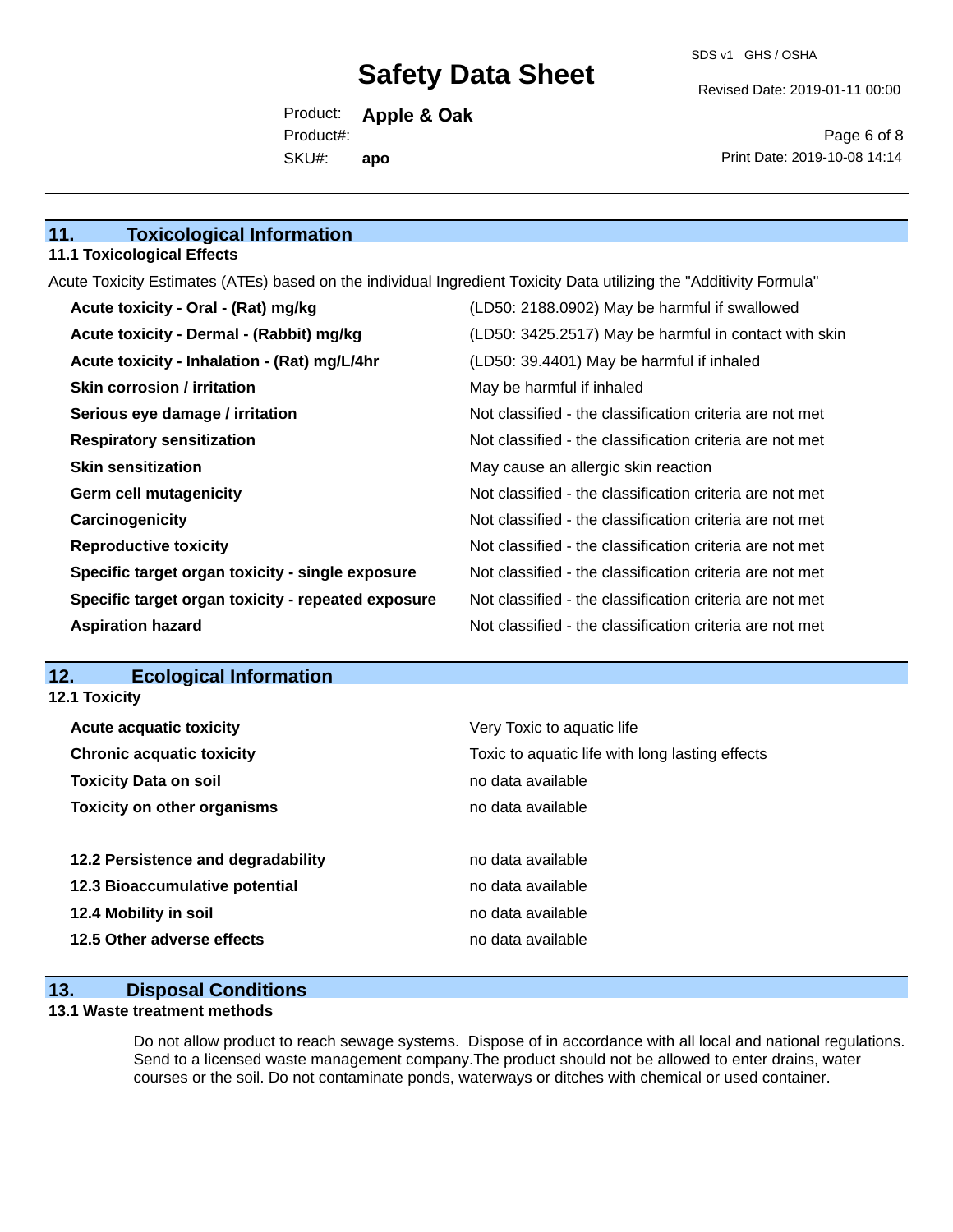SDS v1 GHS / OSHA

Revised Date: 2019-01-11 00:00

Product: **Apple & Oak** SKU#: Product#: **apo**

Page 7 of 8 Print Date: 2019-10-08 14:14

## **14. Transport Information**

| <b>Marine Pollutant</b>                                       | Yes. Ingredient of greatest environmental impact:<br>120-51-4 : (30 - 40 %) : Benzyl Benzoate |              |                                     |                 |               |
|---------------------------------------------------------------|-----------------------------------------------------------------------------------------------|--------------|-------------------------------------|-----------------|---------------|
| <b>Regulator</b>                                              |                                                                                               | <b>Class</b> | <b>Pack Group</b>                   | <b>Sub Risk</b> | UN-nr.        |
| U.S. DOT (Non-Bulk)                                           |                                                                                               |              | Not Regulated - Not Dangerous Goods |                 |               |
| Chemicals NOI                                                 |                                                                                               |              |                                     |                 |               |
| <b>ADR/RID (International Road/Rail)</b>                      |                                                                                               |              |                                     |                 |               |
| <b>Environmentally Hazardous</b><br>Substance, Liquid, n.o.s. |                                                                                               | 9            | $\mathbf{III}$                      |                 | <b>UN3082</b> |
| <b>IATA (Air Cargo)</b>                                       |                                                                                               |              |                                     |                 |               |
| <b>Environmentally Hazardous</b><br>Substance, Liquid, n.o.s. |                                                                                               | 9            | $\mathbf{III}$                      |                 | <b>UN3082</b> |
| IMDG (Sea)                                                    |                                                                                               |              |                                     |                 |               |
| <b>Environmentally Hazardous</b><br>Substance, Liquid, n.o.s. |                                                                                               | 9            | Ш                                   |                 | <b>UN3082</b> |

| 15.<br><b>Regulatory Information</b>      |                |                                                                                                 |  |
|-------------------------------------------|----------------|-------------------------------------------------------------------------------------------------|--|
| <b>U.S. Federal Regulations</b>           |                |                                                                                                 |  |
| <b>TSCA (Toxic Substance Control Act)</b> |                | All components of the substance/mixture are listed or exempt                                    |  |
| 40 CFR(EPCRA, SARA, CERCLA and CAA)       |                | This product contains NO components of concern.                                                 |  |
| <b>U.S. State Regulations</b>             |                |                                                                                                 |  |
| <b>California Proposition 65 Warning</b>  |                | No Warning required                                                                             |  |
| <b>Canadian Regulations</b>               |                |                                                                                                 |  |
| <b>DSL</b>                                |                | 99.97% of the components are listed or exempt. The following<br>components are NOT on the List: |  |
| 94201-19-1<br>$303 - 602 - 4$             | $0.01 - 0.1\%$ | 1-Oxaspiro[4.5]decan-2-one, 8-methyl-, cis-                                                     |  |

## **16. Other Information**

#### **GHS H-Statements referred to under section 3 and not listed in section 2**

| H226 : Flammable liquid and vapour                       | H301 : Toxic if swallowed                                      |  |  |
|----------------------------------------------------------|----------------------------------------------------------------|--|--|
|                                                          |                                                                |  |  |
| H302 : Harmful if swallowed                              | H311 : Toxic in contact with skin                              |  |  |
| H312: Harmful in contact with skin                       | H315 : Causes skin irritation                                  |  |  |
| H317 : May cause an allergic skin reaction               | H319 : Causes serious eye irritation                           |  |  |
| H320 : Causes eye irritation                             | H331 : Toxic if inhaled                                        |  |  |
| H332 : Harmful if inhaled                                | H401 : Toxic to aquatic life                                   |  |  |
| H402 : Harmful to aquatic life                           | H410 : Very toxic to aquatic life with long lasting<br>effects |  |  |
| H412 : Harmful to aquatic life with long lasting effects |                                                                |  |  |
| <b>Total Fractional Values</b>                           |                                                                |  |  |
| <b>Risk</b><br>(TFV)                                     | Risk<br>(TFV)                                                  |  |  |
| (126.77) Acute Toxicity Inhalation, Category 5           | (27.12) Aquatic Chronic Toxicity, Category 3                   |  |  |